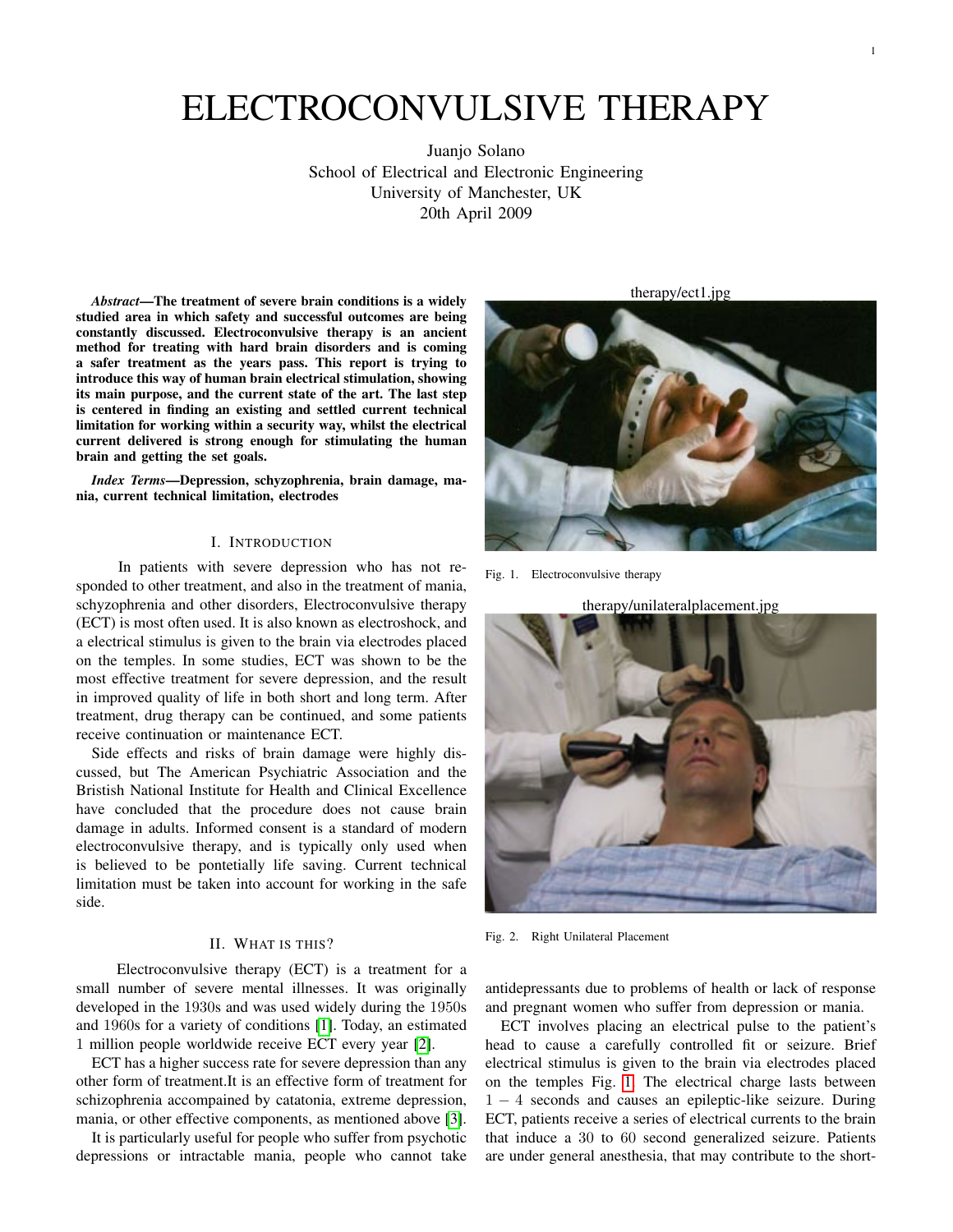therapy/bilateralplacement.jpg



Fig. 3. Bilateral Placement

<span id="page-1-0"></span>term memory loss patients experience after ECT. Patients are unaware of the seizure as the treatment is performed under full general anaesthetic, and a muscle relaxant is also given to reduce the shaking movements and prevent injury.

It is usually given 2 or 3 times a week, requiring each patient as few as 3 or 4 treatments or as many as 12 to 15.

#### *A. How does it work?*

There are numerous theories about how ECT works. In [\[4\]](#page-3-3), three main theories are mentioned:

1) Neurotransmitter theory: ECT works like anti-depressant medication, changing the way brain receptors receive important mood-related chemicals.

2) Anti-convulsant theory: ECT-induced seizures teach the brain to resist seizures. This effort to inhibit seizures dampens abnormally active brain circuits, stabilising mood.

3) Neuroendocrine theory: The seizure causes the hypothalamus to release chemicals that cause changes throughout the body. The seizure may release a neuropeptide that regulates mood.

The precise way in which ECT works remain unknown by now. An electrode is placed above the temple of the nondominant side of the brain, and a second in the middle of the forehead (this is called unilateral ECT), view Fig. [2;](#page-0-1) or one electrode is placed above each temple (this is called bilateral ECT), as shown in Fig. [3.](#page-1-0) These are the two types of electrode placements used for the delivery of ECT. Differences between these two techniques include the area of the brain stimulated, timing of response and potential side effects.

Those receiving the right unilateral treatments may respond somewhat more slowly than those who receive bilateral treatments. Right unilateral treatment is typically associated with less memory side effects. Patients who do not respond to rgiht unilateral treatments may require a switch to bilateral placement, that is indicated for severe mental illnesses [\[5\]](#page-3-4).

Several studies concluded that patients who received unilateral ECT performed better on attention/memory test than those who received bilateral ECT [\[3\]](#page-3-2).

Because as many as 20 to 50 percent of the people who respond well to a course of ECT relapse within 6 months, a maintenance treatment of antidepressants, lithium or ECT at monthly or 6 weeks intervals might be advisable.

## *B. Common side effects and risks*

It was believed to be a dangerous treatment in the ancient days, where it was not a accurated and well known method. Nowadays, it could be consider a safe, painless method.

ECT dangerous could supposed the same as minor surgery under general anaesthetic, with a death rate of approximately 1 in 10, 000.

As most of surgeries, there are some side effects to be accounted for. In summary, it had been mainly found the following controversies about ECT: poor standards, limited benefits, memory loss, psychological adverse affects and death caused by it. It may sound hard, dangerous and might make people to be afraid, but these are the worst side effects even consider and the probability of occurrence is really low.

The common side effects caused by ECT, and found in the most of patients were as follow:

1) Patchy but persistent memory loss just before and during ECT treatment, with no good evidence of long-term memory problems.

2) Confusion on walking up from the anaesthetic.

3) The ability to learn new information is impaired for several weeks after ECT treatment, but does return to normal over time.

4) Some people suffer from headaches and muscle aches straight after treatment.

ECT doesn't cause lasting brain damage, due to the amount of electricity applied to the scalp and the lesser amount that reaches the brain is too small to cause it. Despite this fact, a doctor cannot just decide to give a patient ECT, and written consent or permission to treatment must be signed by the patient.

# III. CURRENT STATE OF THE ART

Electroconvulsive therapy standards and practice vary remarkably, not only between different countries but also within them and even within individual centres. Despite the activities of the Royal College of Psychiatrists, including publication of revised guidelines in 1995 in The ECT Handbook, only a little progress was found in a follow-up audit: just one-third of ECT clinics visited were considered to meet College standards and only one-third had suitable policies to assist trainee doctors in ECT (Duffett & Lelliott, 1998). During 2000 − 2001 the Mental Health Act Commission surveyed 230 ECT facilities in England and Wales and reported that there were substantial departures from best policy, practice or training in 20% of centres (Mental Health Act Commission,2001) [\[6\]](#page-3-5).

European practice is equally variable (Philpot et al, 2002). ECT is available only in specialist centres in Belgium and Germany, and limited by the availability of anaesthetic services in Latvia, Poland and Romania. ECT is prohibited in some cantons in Switzerland and, since 1994, can no longer be given in Slovenia. In Italy, where Cerletti and Bini first introduced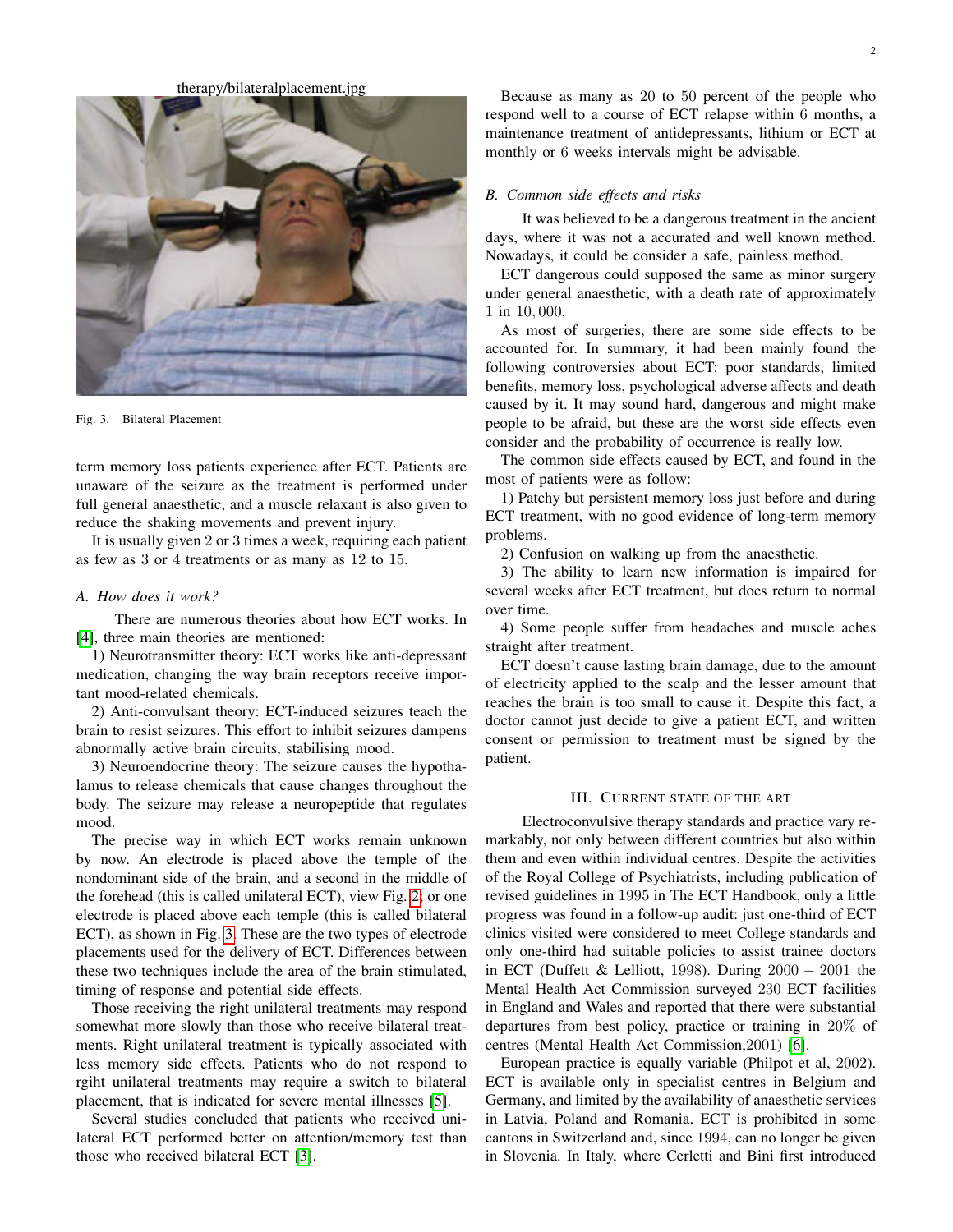ECT, it is effectively almost abolished, more for political than scientific reasons. Approximately 6% of patients admitted to one Japanese university hospital between 1975 and 1997 were treated with ECT but how this compares with the rest of Japan is not known (Ishimoto et al, 2000). Data on national use of ECT in developing countries are not readily available. Anecdotally, ECT seems to be commonly used in parts of India, and in some African countries practice is limited by anaesthetic resources, such that unmodified ECT is used in Nigeria (Ikeji et.al., 1999) [\[6\]](#page-3-5).

The exact reasons for such clinical variability in ECT use in the UK and abroad are unclear. Contributing factors undoubtedly include genuine public and professional concerns about the nature of the treatment, negative and stigmatising perceptions of ECT, lack of consensus on use, resource limitations plus a certain amount of complacency and neglect on the part of psychiatrists themselves.

# *A. Research in ECT*

The vast majority of the identified research articles emanated from North America and Europe; 47% originated from the USA, 14% from the UK and nearly 9% from Israel. Single articles were identified from Germany, Italy, Spain, Austria, Sweden, South Korea and Thailand. No articles were identified in the two specialist schizophrenia journals, although ECT has a recognised role in this condition (Fink & Sackeim,1996) [\[6\]](#page-3-5)

Thus, it seems that ECT-related research is being relatively well attended to. In addition, the advent of other new somatic therapies, such as repetitive transcranial magnetic stimulation and vagus nerve stimulation, is increasing interest again in ECT. It would be great if this interest will soon transfer into clinical practice [\[6\]](#page-3-5).

# *B. The Future of the ECT*

The current UK trend of declining ECT use could result from the introduction of newer antidepressants (particularly the SSRIs in the late 1980s), improved community care, earlier detection of mental illness and better appreciation of the indications for ECT. Assuming that some patients are not being denied an appropriate treatment, this reduction is broadly to be welcomed; however, it also has implications for standards of practice. Reduced use could be leading to diminished clinical interest, poor working knowledge and reduced effectiveness, further compounding the already negative public perception of ECT. The wide variations in use could also affect training. It has already been noted that some psychiatry trainees might never have the opportunity to obtain experience in ECT (Salzman, 1998) [\[6\]](#page-3-5)

Because ECT continues to have an established and important role in the management of treatment-resistant depression and life-threatening conditions, it clearly still needs to be readily available. One possible way to overcome problems of erratic practice and haphazard training is to institute a policy of monitoring and accrediting ECT clinics as satisfying Royal College of Psychiatrists' or other internationally agreed guidelines for best practice and safety [\[6\]](#page-3-5).

# IV. TECHNICAL LIMITATION

It was difficult to find a really stablished and assumed technical limit for the current delivered to the human brain by ECT.

Electric shock is also called electro-convulsive "therapy" or treatment (ECT), electroshock therapy or electric shock treatment (EST), electrostimulation, and electrolytic therapy (ELT). All are euphemistic terms for the same process: sending a searing blast of electricity through the brain in order to alter behavior.

In ECT, 180 to 460 volts of electricity are fired through the brain, for a tenth of a second to six seconds, either from temple to temple (bilateral ECT) or from the front to the back of one side of the head (unilateral ECT) [\[7\]](#page-3-6) . The result is a severe convulsion, or seizure, of long duration - i.e., a grand mal convulsion, as in an epileptic fit. The usual course of treatment involves 10 to 12 shocks over a period of weeks.

What makes ECT so damaging? Bruce Wiseman [\[7\]](#page-3-6) emphasizes that the procedure always creates grand mal seizures: Electroshock treatments send several hundredvolts of electricity through the brain. The brain then becomes starved for oxygen and pulls more blood into the brain. This causes blood vessels to break, damage to the brain, and eventual brain shrinkage. As a result of the lack of oxygen and the destruction of the nerves in the brain, the person has a seizure.

Brief-pulse devices deliver a constant current, so the voltage varies directly with the dynamic impedance of the patient. Because extremely high impedances would draw correspondingly high voltages to maintain the same current across the electrodes, thus markedly increasing the energy generated, brief-pulse devices also limit the maximum voltage that can be applied to about 500 volts [\[8\]](#page-3-7) (the point is moot, however, because in clinical practice a patient with 500 ohms' dynamic impedance is virtually never encountered).

All energy in the ECT stimulus is eventually converted into heat, and the amount of energy is described in the same units used of heat. Risk from electricity comes from temperatures increases that correspond to the rate of heat liberation.

There are three types of ECT stimulus generators ("ECT machines"): constant current, constant voltage, and fixed charge. All commercially available modern stimulus generators supply a constant (and therefore limited) current. This means that voltage increases with impedance because current remains fixed. This is generally safer than constant voltage because of the possibility of a short circuit between the electrodes (as from sweat, gel ,water, or if electrodes are too near each other). With constant current, a short circuit produces impedance near zero and thereby a voltage near zero. No burn can occur because the rate of energy release is low, as it equals impedance times current squared. In this circunmstance impedance is low and current does not change, so their multiplication product is low.

Skin burns can occur with constant current ECT. This can happen in the circumstance that is the opposite of a short circuit: extremely high impedance between the two electrodes. In practice, this occurs only when there is poor contact between the electrode and the skin or between the